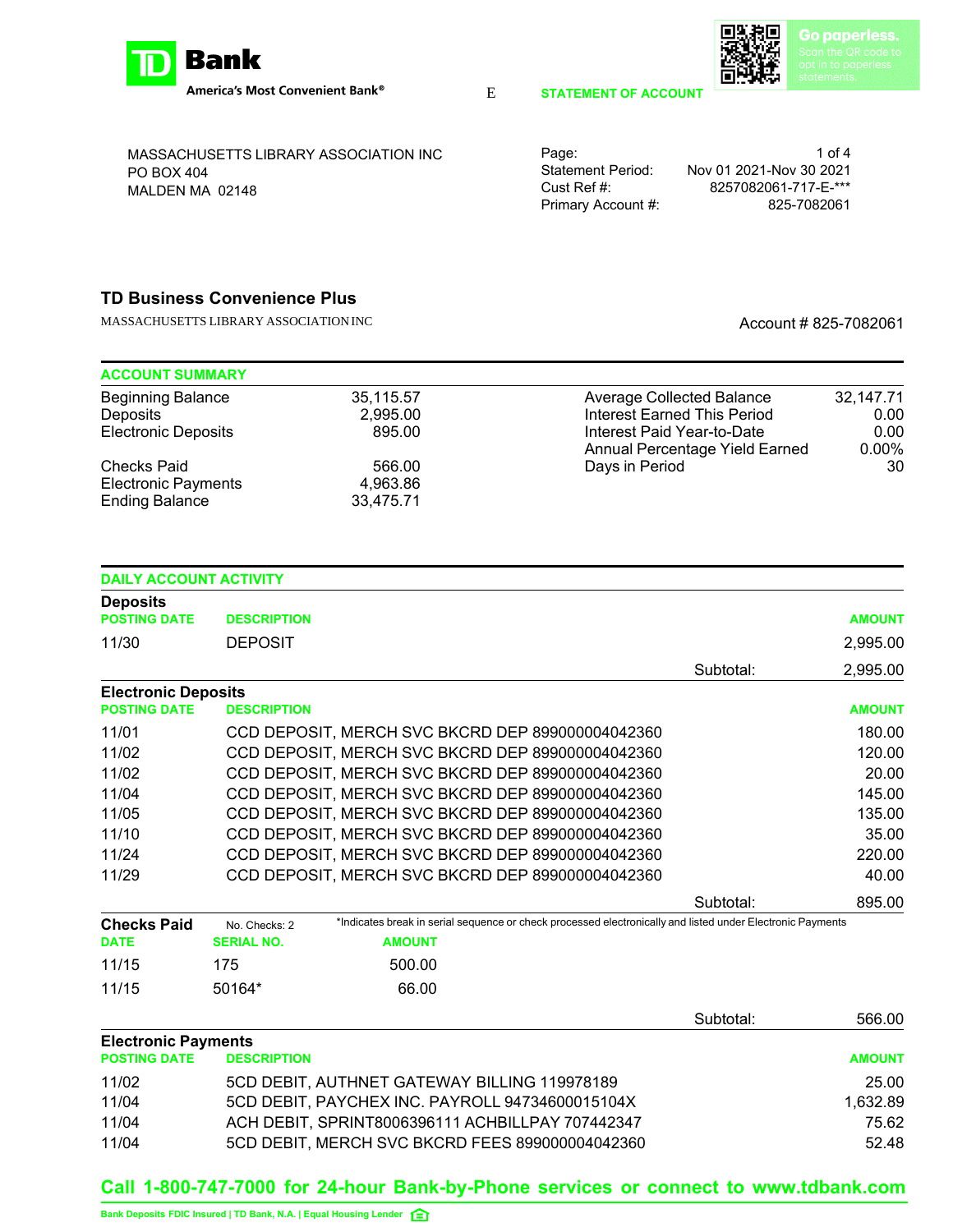## How to Balance your Account

**Begin by adjusting your account register** 1. Your ending balance shown on this **as follows:**

- Subtract any services charges shown on this statement.
- Subtract any automatic payments, transfers or other electronic withdrawals not previously recorded.
- Add any interest earned if you have an interest-bearing account.
- Add any automatic deposit or overdraft line of credit.
- Review all withdrawals shown on this statement and check them off in your account register.
- Follow instructions 2-5 to verify your ending account balance.
- statement is:
- 2. List below the amount of deposits or credit transfers which do not appear on this statement. Total the deposits and enter on Line 2.
- 3. Subtotal by adding lines 1 and 2.
- 4. List below the total amount of withdrawals that do not appear on this statement. Total the withdrawals and enter on Line 4.
- 5. Subtract Line 4 from 3. This adjusted balance should equal your account balance.



Page: 2 of 4

| 2<br><b>DEPOSITS NOT</b><br><b>ON STATEMENT</b> | <b>DOLLARS</b> | <b>CENTS</b> |
|-------------------------------------------------|----------------|--------------|
|                                                 |                |              |
|                                                 |                |              |
|                                                 |                |              |
|                                                 |                |              |
| <b>Total Deposits</b>                           |                | ╱            |

| 4.<br><b>WITHDRAWALS NOT</b><br><b>ON STATEMENT</b> | <b>DOLLARS</b> | <b>CENTS</b> |
|-----------------------------------------------------|----------------|--------------|
|                                                     |                |              |
|                                                     |                |              |
|                                                     |                |              |
|                                                     |                |              |
|                                                     |                |              |
|                                                     |                |              |

| WITHDRAWALS NOT  <br><b>ON STATEMENT</b> | <b>DOLLARS</b> | <b>CENTS</b> |
|------------------------------------------|----------------|--------------|
|                                          |                |              |
|                                          |                |              |
|                                          |                |              |
|                                          |                |              |
|                                          |                |              |
|                                          |                |              |
| <b>Total</b><br><b>Withdrawals</b>       |                |              |

## **FOR CONSUMER ACCOUNTS ONLY — IN CASE OF ERRORS OR QUESTIONS ABOUT YOUR ELECTRONIC FUNDS TRANSFERS:**

If you need information about an electronic fund transfer or if you believe there is an error on your bank statement or receipt relating to an electronic fund transfer, telephone the bank immediately at the phone number listed on the front of your statement or write to:

#### **TD Bank, N.A., Deposit Operations Dept, P.O. Box 1377, Lewiston, Maine 04243-1377**

We must hear from you no later than sixty (60) calendar days after we sent you the first statement upon which the error or problem first appeared. When contacting the Bank, please explain as clearly as you can why you believe there is an error or why more information is needed. Please include:

- Your name and account number.
- A description of the error or transaction you are unsure about. The dollar amount and date of the suspected error.

When making a verbal inquiry, the Bank may ask that you send us your complaint in writing within ten (10) business days after the first telephone call.

We will investigate your complaint and will correct any error promptly. If we take more than ten (10) business days to do this, we will credit your account for the amount you think is in error, so that you have the use of the money during the time it takes to complete our investigation.

#### **INTEREST NOTICE**

Total interest credited by the Bank to you this year will be reported by the Bank to the Internal Revenue Service and State tax authorities. The amount to be reported will be reported separately to you by the Bank.

#### **FOR CONSUMER LOAN ACCOUNTS ONLY — BILLING RIGHTS SUMMARY**

In case of Errors or Questions About Your Bill:

If you think your bill is wrong, or if you need more information about a transaction on your bill, write us at P.O. Box 1377, Lewiston, Maine 04243-1377 as soon as possible. We must hear from you no later than sixty (60) days after we sent you the .<br>FIRST bill on which the error or problem appeared. You can telephone us, but doing so will not preserve your rights. In your letter, give us the following information:

- Your name and account number.
- The dollar amount of the suspected error.
- Describe the error and explain, if you can, why you believe there is an error. If you need more information, describe the item you are unsure about.

You do not have to pay any amount in question while we are investigating, but you are still obligated to pay the parts of your bill that are not in question. While we investigate your question, we cannot report you as delinquent or take any action to collect the amount you question.

FINANCE CHARGES: Although the Bank uses the Daily Balance method to calculate the finance charge on your Moneyline/Overdraft Protection account (the term "ODP" or "OD" refers to Overdraft Protection), the Bank discloses the Average Daily Balance on the periodic statement as an easier method for you to calculate the finance charge. The finance charge begins to accrue on the date advances and other debits are posted to your account and will continue until the balance has been paid in full. To compute the finance charge, multiply the Average Daily Balance times the Days in Period times the Daily Periodic Rate (as listed in the Account Summary section on the front of the statement). The Average Daily Balance is calculated by adding the balance for each day of the billing cycle, then dividing the total balance by the number of Days in the Billing Cycle. The daily balance is the balance for the day after advances have been added and payments or credits have been subtracted plus or minus any other adjustments that might have occurred that day. There is no grace period during which no finance charge accrues. Finance charge adjustments are included in your total finance charge.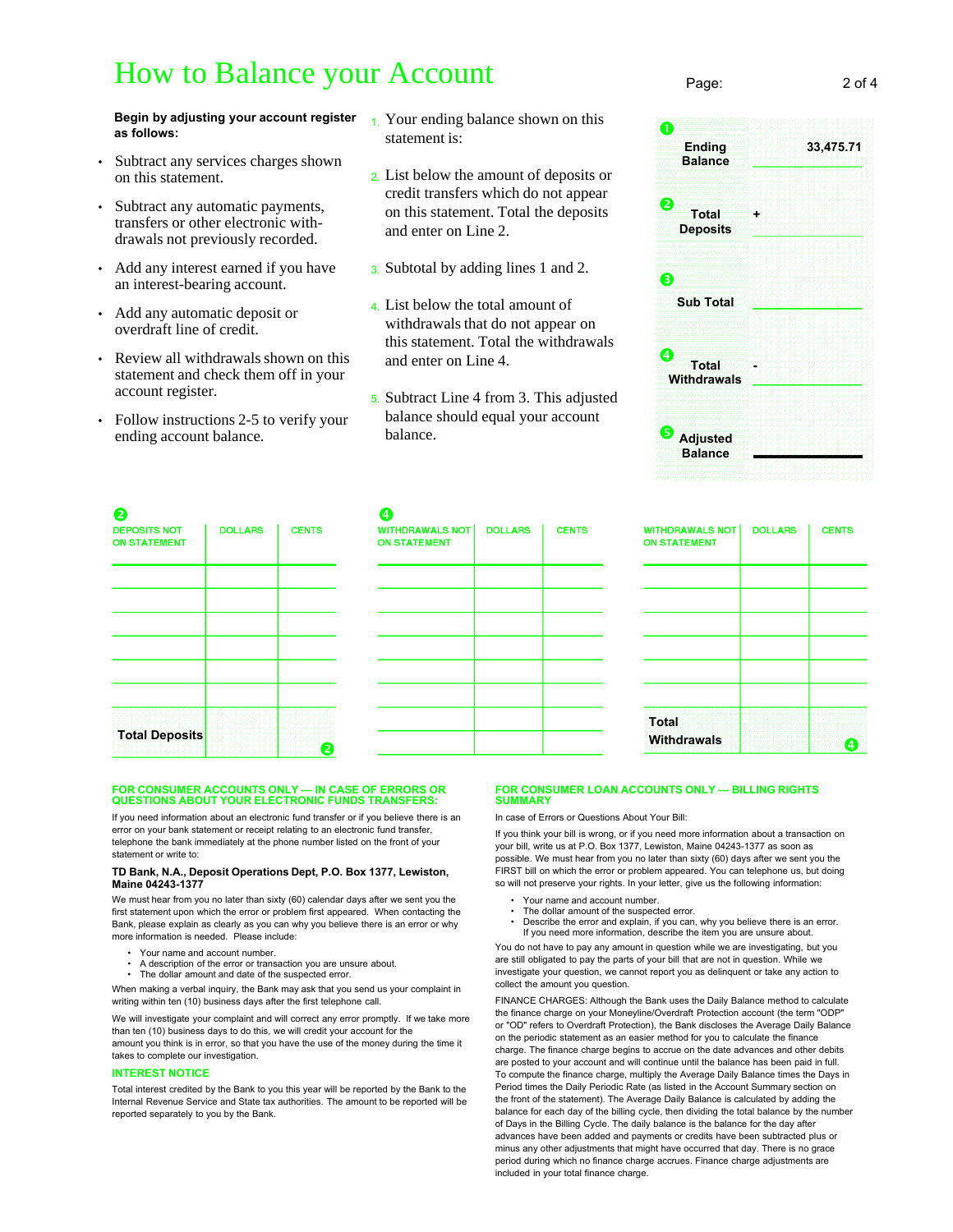

America's Most Convenient Bank®

## MASSACHUSETTS LIBRARY ASSOCIATION INC

### **STATEMENT OF ACCOUNT**

| 3 of 4                  |
|-------------------------|
| Nov 01 2021-Nov 30 2021 |
| 8257082061-717-F-***    |
| 825-7082061             |
|                         |

| <b>DAILY ACCOUNT ACTIVITY</b> |                                                                                                  |               |
|-------------------------------|--------------------------------------------------------------------------------------------------|---------------|
| <b>POSTING DATE</b>           | <b>Electronic Payments (continued)</b><br><b>DESCRIPTION</b>                                     | <b>AMOUNT</b> |
| 11/05                         | 5CD DEBIT, PAYCHEX TPS TAXES 94736700013163X                                                     | 526.73        |
| 11/05                         | 5CD DEBIT, PAYCHEX EIB INVOICE X94750400005013                                                   | 89.80         |
| 11/05                         | 5CD DEBIT, PAYX-PIA-WC WC-PREMIUM 0000039239896                                                  | 6.71          |
| 11/08                         | DEBIT CARD PAYMENT, AUT 110621 VISA DDA PUR<br>4085373002627843                                  | 143.34        |
| 11/09                         | 5CD DEBIT, WORLDPAY CCDMTHCHGS 0H747J                                                            | 124.85        |
| 11/18                         | 5CD DEBIT, PAYCHEX INC. PAYROLL 94918500037444X                                                  | 1,632.89      |
| 11/19                         | 5CD DEBIT, PAYCHEX TPS TAXES 94920100013857X                                                     | 526.73        |
| 11/19                         | 5CD DEBIT, PAYCHEX EIB INVOICE X94932400001140                                                   | 89.80         |
| 11/19                         | 5CD DEBIT, PAYX-PIA-WC WC-PREMIUM 0000039340965                                                  | 10.02         |
| 11/29                         | DEBIT CARD PURCHASE, AUT 112721 VISA DDA PUR<br>WESTHOST<br>435 7553433 * UT<br>4085373002627843 | 27.00         |

Subtotal: 4,963.86

| <b>DAILY BALANCE SUMMARY</b> |                |             |                |
|------------------------------|----------------|-------------|----------------|
| <b>DATE</b>                  | <b>BALANCE</b> | <b>DATE</b> | <b>BALANCE</b> |
| 10/31                        | 35,115.57      | 11/10       | 33,073.15      |
| 11/01                        | 35,295.57      | 11/15       | 32,507.15      |
| 11/02                        | 35,410.57      | 11/18       | 30,874.26      |
| 11/04                        | 33,794.58      | 11/19       | 30,247.71      |
| 11/05                        | 33,306.34      | 11/24       | 30,467.71      |
| 11/08                        | 33,163.00      | 11/29       | 30,480.71      |
| 11/09                        | 33,038.15      | 11/30       | 33,475.71      |

**Call 1-800-747-7000 for 24-hour Bank-by-Phone services or connect to www.tdbank.com**